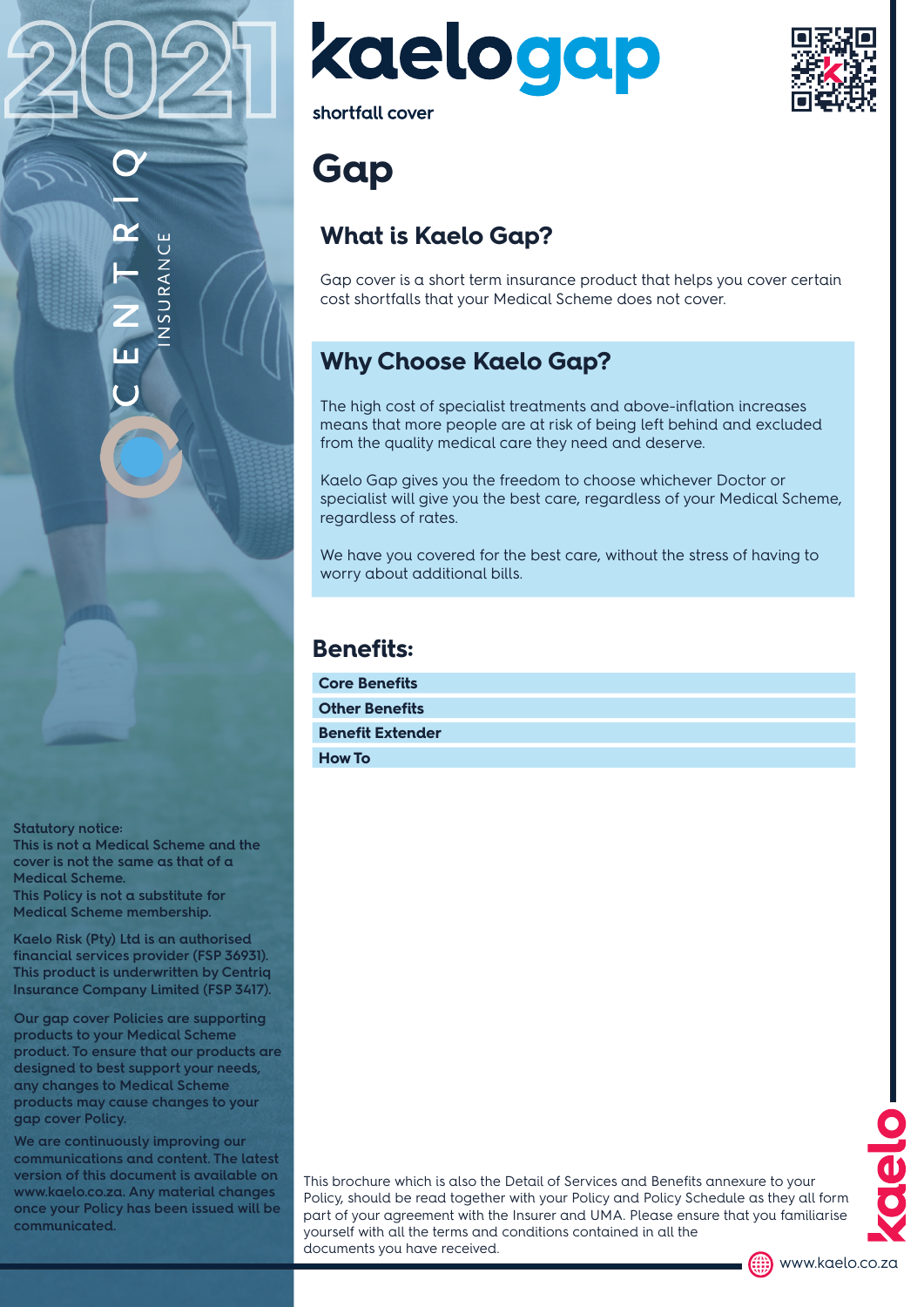



The Benefits apply only for services rendered within the territory of the Republic of South Africa. Any services provided outside of the borders of South Africa are excluded from cover.

The events listed in the clauses below are deemed as separate events and may qualify for coinciding yet distinct Benefits, as the case may be.

| <b>Core Benefits</b>     |                                                                                                                                                                                                                                                                                                                                                                                                                                                                                                                                                                                                                                                                                                                                                                                                                                                                                                                                                                              |                                                                                                                                                                                                                                                                                                                                                                                    |
|--------------------------|------------------------------------------------------------------------------------------------------------------------------------------------------------------------------------------------------------------------------------------------------------------------------------------------------------------------------------------------------------------------------------------------------------------------------------------------------------------------------------------------------------------------------------------------------------------------------------------------------------------------------------------------------------------------------------------------------------------------------------------------------------------------------------------------------------------------------------------------------------------------------------------------------------------------------------------------------------------------------|------------------------------------------------------------------------------------------------------------------------------------------------------------------------------------------------------------------------------------------------------------------------------------------------------------------------------------------------------------------------------------|
| <b>Health Service</b>    | <b>Benefit</b>                                                                                                                                                                                                                                                                                                                                                                                                                                                                                                                                                                                                                                                                                                                                                                                                                                                                                                                                                               | Limit                                                                                                                                                                                                                                                                                                                                                                              |
| <b>Core Benefits</b>     | The following Benefits are defined as core<br>Benefits:<br><b>Tariff Shortfalls</b><br>Co-Payments and Deductibles<br>$\bullet$<br>Shortfalls from Sub-Limits<br>$\bullet$<br><b>Oncology Tariff Shortfalls</b><br>$\bullet$<br>Oncology Sub Limits<br>The Benefit names listed throughout this<br>document are for reference purposes only and<br>will not form part of any Benefit definition.                                                                                                                                                                                                                                                                                                                                                                                                                                                                                                                                                                             | The overall maximum Benefit<br>payable for the Core Benefit<br>clauses of this Policy shall be<br>limited to the statutory<br>maximum of R172 000 per<br>Insured Party per annum.<br><b>Prescribed Minimum Benefits</b><br>(PMB) procedures are covered<br>under Core Benefits and are<br>subject to clinical review by our<br>Specialist third party,<br><b>MedClaims Assist.</b> |
| <b>Tariff Shortfalls</b> | Benefits relating to this clause will only be paid<br>in respect of services occurring during a Hospital<br>Episode that are rendered and charged for by an<br>individual Medical Practitioner.<br><b>Core Benefits Tariff Shortfalls Example</b><br>Mr. S is on a Medical Scheme - plan A which<br>covers him to a maximum of 100% of the<br>Medical Scheme Rate. This means that the<br>Medical Scheme will pay all expenses towards Mr.<br>S's treatment costs.<br>The Medical Scheme Rate for a total colonoscopy<br>is R2 000 (100%) which means that the maximum<br>that the Medical Scheme will pay is R2 000 (100%).<br>The specialist performing the procedure charged<br>R10 000 which is five (5) times the Medical Scheme<br>tariff (500%).<br>The maximum Benefit payable by this policy for<br>this procedure is therefore:<br>R10 000 - Fee charged by the specialist<br>LESS<br>R2 000 - Benefit paid by Medical Scheme<br>= R8 000 - The gap cover Benefit. | Included.<br>Any Benefit provided for<br>charges above the Medical<br>Scheme Tariff shall be limited<br>to five times (500%) that of the<br>Medical Scheme Tariff, maximum<br>R172 000 per Insured Party per<br>annum.<br>J                                                                                                                                                        |
|                          | This brochure which is also the Detail of Services and Benefits annexure to your Policy, should be read together with<br>your Policy and Policy Schedule as they all form part of your agreement with the Insurer and UMA. Please ensure that                                                                                                                                                                                                                                                                                                                                                                                                                                                                                                                                                                                                                                                                                                                                |                                                                                                                                                                                                                                                                                                                                                                                    |

**(....)** www.kaelo.co.za you familiarise yourself with all the terms and conditions contained in all the documents you have received.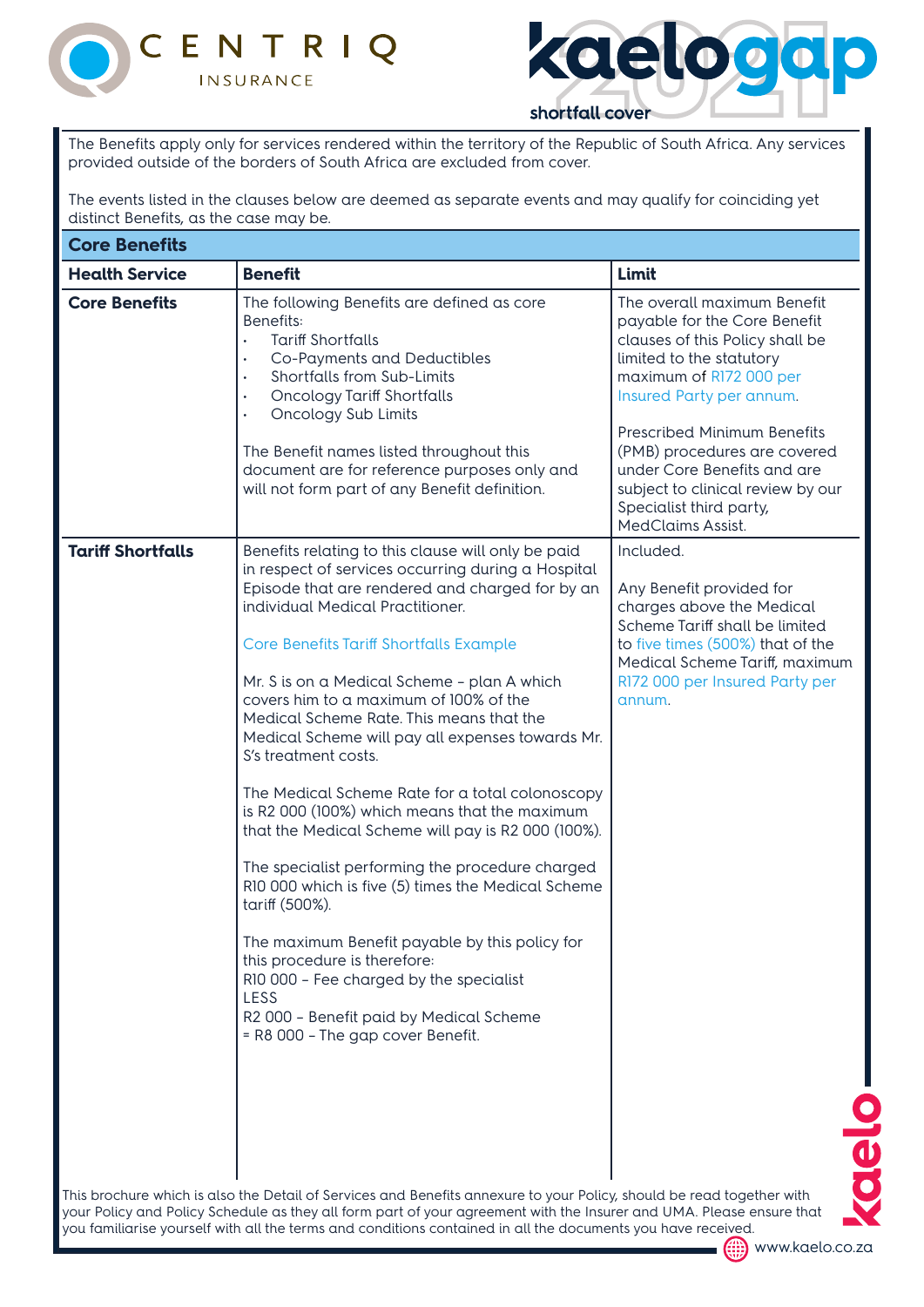



' per

| <b>Core Benefits</b>                  |                                                                                                                                                                                                                                                                                                        |                                                                                                                                                             |                                                                                   |
|---------------------------------------|--------------------------------------------------------------------------------------------------------------------------------------------------------------------------------------------------------------------------------------------------------------------------------------------------------|-------------------------------------------------------------------------------------------------------------------------------------------------------------|-----------------------------------------------------------------------------------|
| <b>Health Service</b>                 | <b>Benefit</b>                                                                                                                                                                                                                                                                                         |                                                                                                                                                             | Limit                                                                             |
| <b>Co-Payments</b><br>and Deductibles | Benefits relating to this clause will only be paid<br>in respect of the defined diagnostic procedures<br>listed in Table one and which occur during an<br>Insured Event.<br>The Benefit payable is equal to the fixed value<br>the rules of the Insured Party's Medical Scheme<br>listed in Table one. | Deductible or Co-payment amount, as defined in<br>and relating to the defined Diagnostic Procedure                                                          | Included.<br>Core benefits are limited to<br>R172 000 per Insured Party<br>annum. |
|                                       | Table One - Defined Diagnostic Procedures                                                                                                                                                                                                                                                              |                                                                                                                                                             |                                                                                   |
|                                       | Cystourethroscopy                                                                                                                                                                                                                                                                                      | Gastroscopy                                                                                                                                                 |                                                                                   |
|                                       | Colonoscopy                                                                                                                                                                                                                                                                                            | Cystoscopy or<br>Hysteroscopy                                                                                                                               |                                                                                   |
|                                       | Proctoscopy                                                                                                                                                                                                                                                                                            | CT Scan                                                                                                                                                     |                                                                                   |
|                                       | Sigmoidoscopy                                                                                                                                                                                                                                                                                          | MRI or PET Scan                                                                                                                                             |                                                                                   |
|                                       | in Table two and which occur during a Hospital<br>Episode.<br>The Benefit payable is equal to the fixed value<br>the rules of the Insured Party's Medical Scheme<br>and relating to the defined Medical Procedure<br>listed in Table two.                                                              | Benefits relating to this clause will only be paid in<br>respect of the Defined Medical Procedures listed<br>Deductible or Co-payment amount, as defined in |                                                                                   |
|                                       | <b>Table Two - Defined Medical Procedures</b>                                                                                                                                                                                                                                                          |                                                                                                                                                             |                                                                                   |
|                                       | Conservative Back and<br><b>Neck Treatment</b>                                                                                                                                                                                                                                                         | Endometrial<br>Ablation                                                                                                                                     |                                                                                   |
|                                       | Myringotomy                                                                                                                                                                                                                                                                                            | Hernia Repair                                                                                                                                               |                                                                                   |
|                                       | Tonsillectomy                                                                                                                                                                                                                                                                                          | Varicose Vein Surgery                                                                                                                                       |                                                                                   |
|                                       | Adenoidectomy                                                                                                                                                                                                                                                                                          | Percutaneous<br>Radiofrequency<br>Ablations                                                                                                                 |                                                                                   |
|                                       | <b>Facet Joint Injections</b>                                                                                                                                                                                                                                                                          | Rhizotomies                                                                                                                                                 |                                                                                   |
|                                       | Arthroscopy                                                                                                                                                                                                                                                                                            | Confinement                                                                                                                                                 |                                                                                   |
|                                       | <b>Functional Nasal</b><br>Procedures                                                                                                                                                                                                                                                                  | Circumcision                                                                                                                                                |                                                                                   |
|                                       | Non-Malignant<br>Hysterectomy                                                                                                                                                                                                                                                                          | Hymenotomy                                                                                                                                                  |                                                                                   |
|                                       | Laparoscopy                                                                                                                                                                                                                                                                                            | Nissen<br>Fundoplication                                                                                                                                    |                                                                                   |
|                                       | Hysteroscopy                                                                                                                                                                                                                                                                                           | Spinal Fusion or Major<br>Joint Replacement                                                                                                                 |                                                                                   |
|                                       |                                                                                                                                                                                                                                                                                                        |                                                                                                                                                             |                                                                                   |

This brochure which is also the Detail of Services and Benefits annexure to your Policy, should be read together with your Policy and Policy Schedule as they all form part of your agreement with the Insurer and UMA. Please ensure that you familiarise yourself with all the terms and conditions contained in all the documents you have received.



Oelo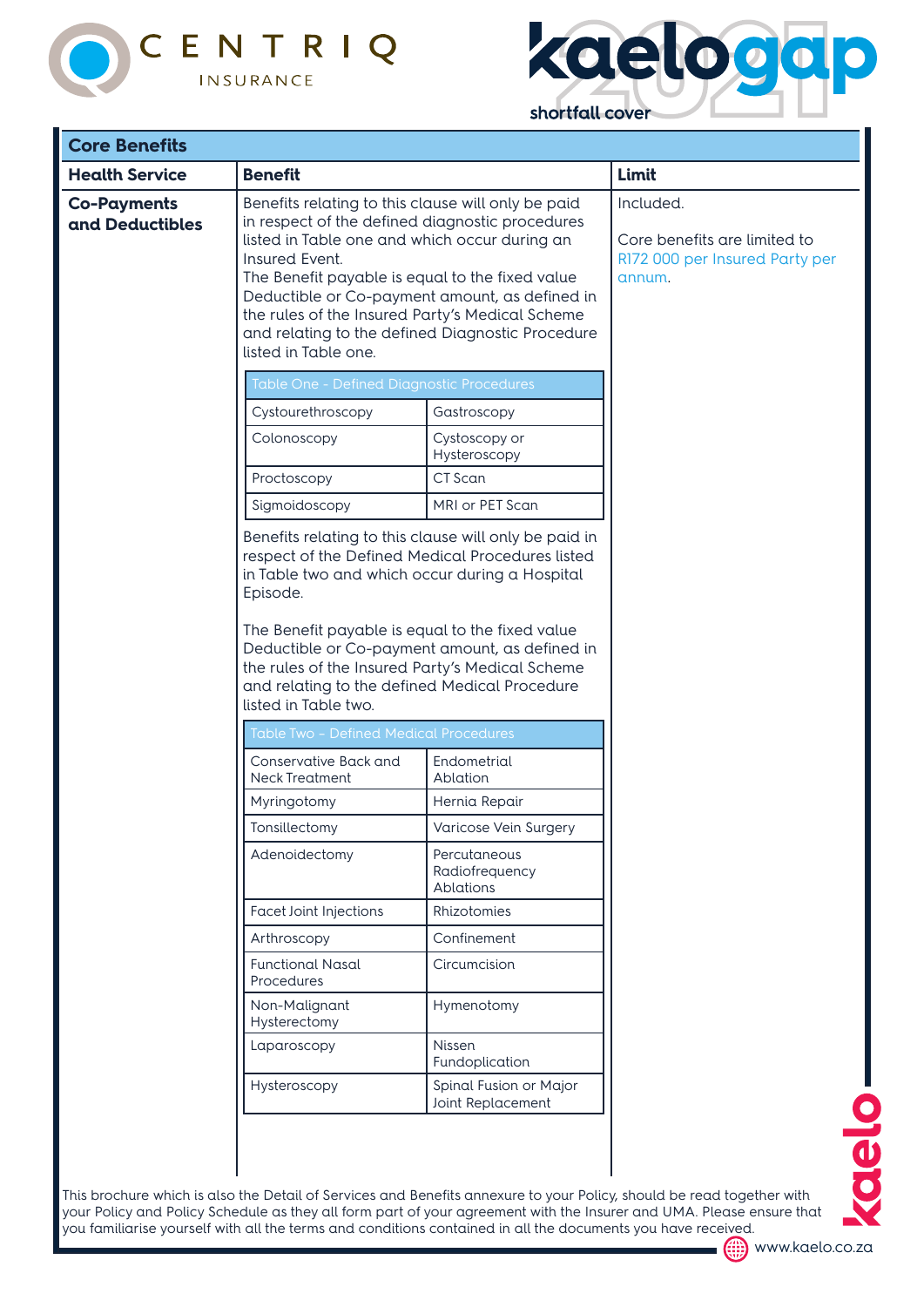



| <b>Core Benefits</b>                        |                                                                                                                                                                                                                                                                                                                                                                                                                                                                                                                                                                                                                                                                                                                                                                                                                                                                                                                                                                                                                                                                                                                          |                                                                                                                                                                                                                   |
|---------------------------------------------|--------------------------------------------------------------------------------------------------------------------------------------------------------------------------------------------------------------------------------------------------------------------------------------------------------------------------------------------------------------------------------------------------------------------------------------------------------------------------------------------------------------------------------------------------------------------------------------------------------------------------------------------------------------------------------------------------------------------------------------------------------------------------------------------------------------------------------------------------------------------------------------------------------------------------------------------------------------------------------------------------------------------------------------------------------------------------------------------------------------------------|-------------------------------------------------------------------------------------------------------------------------------------------------------------------------------------------------------------------|
| <b>Health Service</b>                       | <b>Benefit</b>                                                                                                                                                                                                                                                                                                                                                                                                                                                                                                                                                                                                                                                                                                                                                                                                                                                                                                                                                                                                                                                                                                           | Limit                                                                                                                                                                                                             |
| <b>Shortfalls from</b><br><b>Sub-Limits</b> | Benefits relating to this clause will only be paid in<br>respect of a service, provided during a Hospital<br>Episode, where the charges relating to the service<br>supplied has exceeded a relevant Benefit<br>sub-limit of the Insured Party's Medical Scheme<br>plan type.                                                                                                                                                                                                                                                                                                                                                                                                                                                                                                                                                                                                                                                                                                                                                                                                                                             | Included.<br>Limit: R55 220.                                                                                                                                                                                      |
|                                             | The Benefit payable is equal to the charged<br>amount, less the amount paid by the<br>Policyholder's Medical Scheme, subject to a<br>maximum limit per event or medical condition as<br>per the limit.                                                                                                                                                                                                                                                                                                                                                                                                                                                                                                                                                                                                                                                                                                                                                                                                                                                                                                                   |                                                                                                                                                                                                                   |
| <b>Oncology Tariff</b><br><b>Shortfalls</b> | Benefits relating to this clause will only be paid in<br>respect of oncology and related treatment, that<br>has been approved by the Insured Party's<br>Medical Scheme, for the purposes of treating<br>cancer (malignant neoplasm) and which occurs<br>during an Insured Event.<br><b>Oncology Tariff Shortfalls Example</b><br>Mr. T is on a Medical Scheme - plan B which<br>covers him to a maximum of 100% of the Medical<br>Scheme rate. This means that the Medical Scheme<br>will pay all expenses at the defined Medical<br>Scheme rate towards Mr. T's treatment costs.<br>The Medical Scheme rate for the specific<br>oncology treatment is R20 000 (100%). This means<br>that the maximum that the Medical Scheme will<br>pay is R20 000.<br>The total cost for the specific Oncology treatment<br>required by Mr. T is R100 000 which is five times the<br>Medical Scheme Tariff (500%).<br>The maximum Benefit payable by this Policy for<br>this procedure is therefore:<br>R100 000 - Oncology Treatment Cost<br>LESS<br>R20 000 - Benefit paid by Medical Scheme<br>= R80 000 - Your gap cover Benefit. | Included.<br>Any Benefit provided for<br>charges above the Medical<br>Scheme Tariff shall be limited to<br>five times (500%) of the Medical<br>Scheme Tariff, maximum<br>R172 000 per Insured Party per<br>annum. |
| <b>Oncology Sub</b><br><b>Limits</b>        | Benefits relating to this clause will only be paid in<br>respect of oncology and related treatment, that<br>has been approved by the Insured Party's<br>Medical Scheme, for the purposes of treating<br>cancer (malignant neoplasm) and which occurs<br>during an Insured Event.                                                                                                                                                                                                                                                                                                                                                                                                                                                                                                                                                                                                                                                                                                                                                                                                                                         | Included.<br>Core benefits are limited to<br>R172 000 per Insured Party per<br>annum.                                                                                                                             |
|                                             | This brochure which is also the Detail of Services and Benefits annexure to your Policy, should be read together with<br>your Policy and Policy Schedule as they all form part of your agreement with the Insurer and UMA. Please ensure that                                                                                                                                                                                                                                                                                                                                                                                                                                                                                                                                                                                                                                                                                                                                                                                                                                                                            |                                                                                                                                                                                                                   |

you familiarise yourself with all the terms and conditions contained in all the documents you have received.

(....) www.kaelo.co.za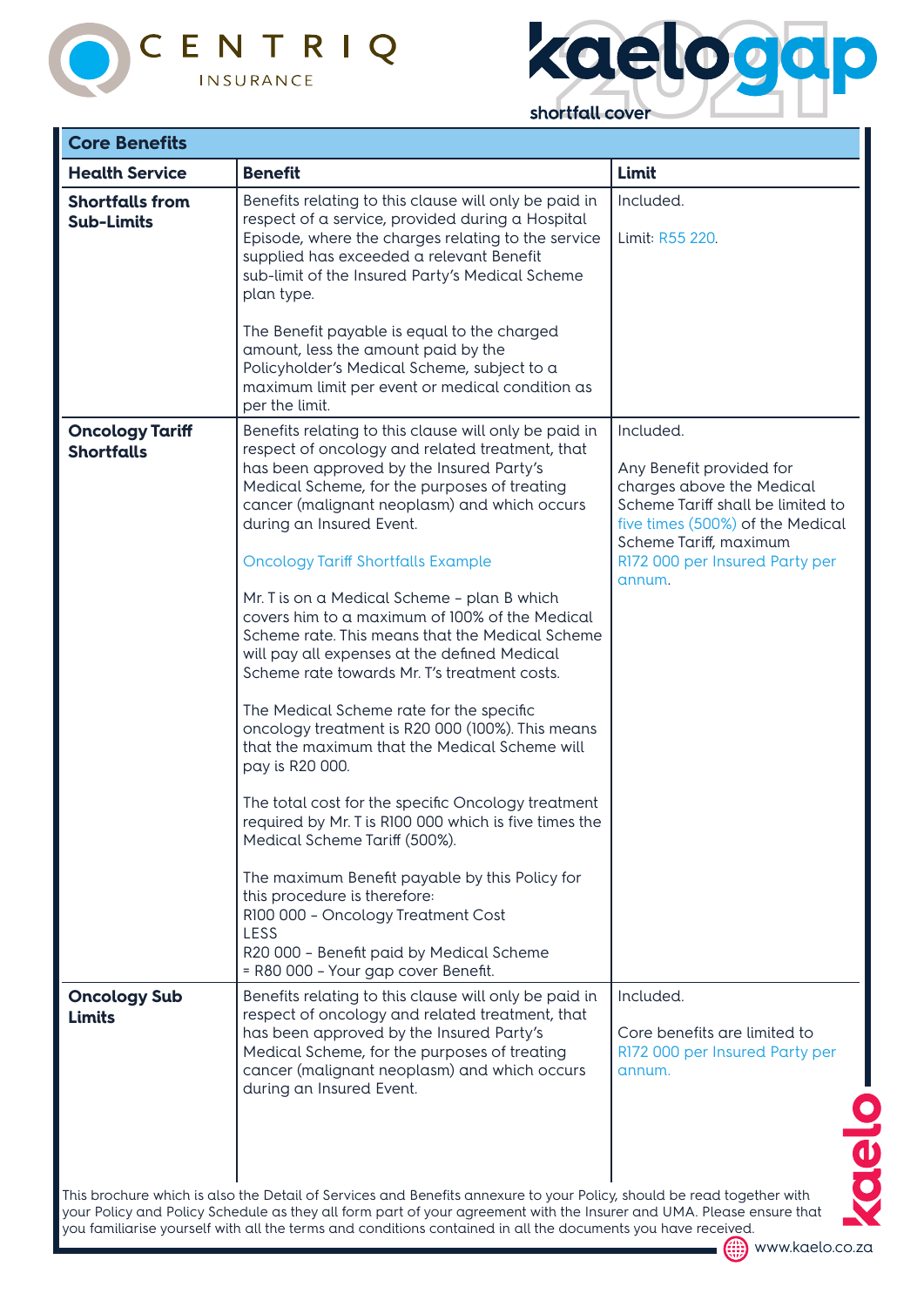



| <b>Core Benefits</b>                               |                                                                                                                                                                                                                                                                                                                                                                                                                                                                                                                                                                                                                                                                                                                                                                                                                                                                                                                                                                                                                                                                                                                                          |                                                                                                                                                                                                                |  |
|----------------------------------------------------|------------------------------------------------------------------------------------------------------------------------------------------------------------------------------------------------------------------------------------------------------------------------------------------------------------------------------------------------------------------------------------------------------------------------------------------------------------------------------------------------------------------------------------------------------------------------------------------------------------------------------------------------------------------------------------------------------------------------------------------------------------------------------------------------------------------------------------------------------------------------------------------------------------------------------------------------------------------------------------------------------------------------------------------------------------------------------------------------------------------------------------------|----------------------------------------------------------------------------------------------------------------------------------------------------------------------------------------------------------------|--|
| <b>Health Service</b>                              | <b>Benefit</b>                                                                                                                                                                                                                                                                                                                                                                                                                                                                                                                                                                                                                                                                                                                                                                                                                                                                                                                                                                                                                                                                                                                           | Limit                                                                                                                                                                                                          |  |
| <b>Oncology Sub</b><br><b>Limits</b>               | Benefits relating to this clause will only be paid in<br>respect of services, where the charges relating to<br>the services supplied, have exceeded the Benefit<br>sub-limit that applies to oncology treatment of the<br>Insured Party's Medical Scheme plan type.<br>The Benefit payable is equal to the charged<br>amount, less the amount paid by the<br>Policyholder's Medical Scheme.                                                                                                                                                                                                                                                                                                                                                                                                                                                                                                                                                                                                                                                                                                                                              | Included.                                                                                                                                                                                                      |  |
| <b>Other Benefits</b>                              |                                                                                                                                                                                                                                                                                                                                                                                                                                                                                                                                                                                                                                                                                                                                                                                                                                                                                                                                                                                                                                                                                                                                          |                                                                                                                                                                                                                |  |
| <b>Health Service</b>                              | <b>Benefit</b>                                                                                                                                                                                                                                                                                                                                                                                                                                                                                                                                                                                                                                                                                                                                                                                                                                                                                                                                                                                                                                                                                                                           | Limit                                                                                                                                                                                                          |  |
| <b>Oncology</b><br><b>Co-Payments</b>              | Benefits relating to this clause will only be paid in<br>respect of oncology and related treatment, that<br>has been approved by the Insured Party's<br>Medical Scheme, for the purposes of treating<br>cancer (malignant neoplasm) and which occurs<br>during an Insured Event.<br>The Benefit payable is equal to the Co-payment<br>applied once related costs have exceeded the<br>specific threshold defined by the Medical Scheme.                                                                                                                                                                                                                                                                                                                                                                                                                                                                                                                                                                                                                                                                                                  | Included.<br>The maximum Benefit<br>payable shall be limited to a<br>20% Co-Payment, maximum<br>R172 000 per Insured Party per<br>annum.                                                                       |  |
| <b>Out-of-Hospital</b><br><b>Tariff Shortfalls</b> | Benefits relating to this clause will only be paid in<br>respect of the defined out-patient procedures or<br>treatment listed in Table three that are rendered<br>and charged for by an individual Medical<br>Practitioner.<br>Out-of-Hospital Tariff Shortfalls Example<br>Mr. V is on a Medical Scheme - plan C which<br>covers him to a maximum of 100% of the<br>Medical Scheme Rate. This means that the<br>Medical Scheme will pay all expenses at the<br>defined Medical Scheme Rate towards Mr. V's<br>treatment costs. Mr. V has opted to undergo an<br>Arthroscopy of his shoulder out of hospital.<br>The Medical Scheme Rate for a total<br>Arthroscopy is R2000 (100%). This means that the<br>maximum that the Medical Scheme will pay is<br>R2000 (100%). The specialist performing the<br>procedure charged R10 000 which is five times the<br>Medical Scheme tariff (500%).<br>The maximum benefit payable by this policy for<br>this procedure is therefore:<br>R10 000 - Fee charged by the specialist for the<br>Arthroscopy<br>LESS<br>R2 000 - Benefit paid by Medical Scheme<br>=R8 000 - Your gap cover Benefit. | Included.<br>Any Benefit provided for<br>charges above the Medical<br>Scheme Tariff shall be limited to<br>five times (500%) the Medical<br>Scheme Tariff, maximum<br>R172 000 per Insured Party per<br>annum. |  |

This brochure which is also the Detail of Services and Benefits annexure to your Policy, should be read together with your Policy and Policy Schedule as they all form part of your agreement with the Insurer and UMA. Please ensure that you familiarise yourself with all the terms and conditions contained in all the documents you have received.



(....) www.kaelo.co.za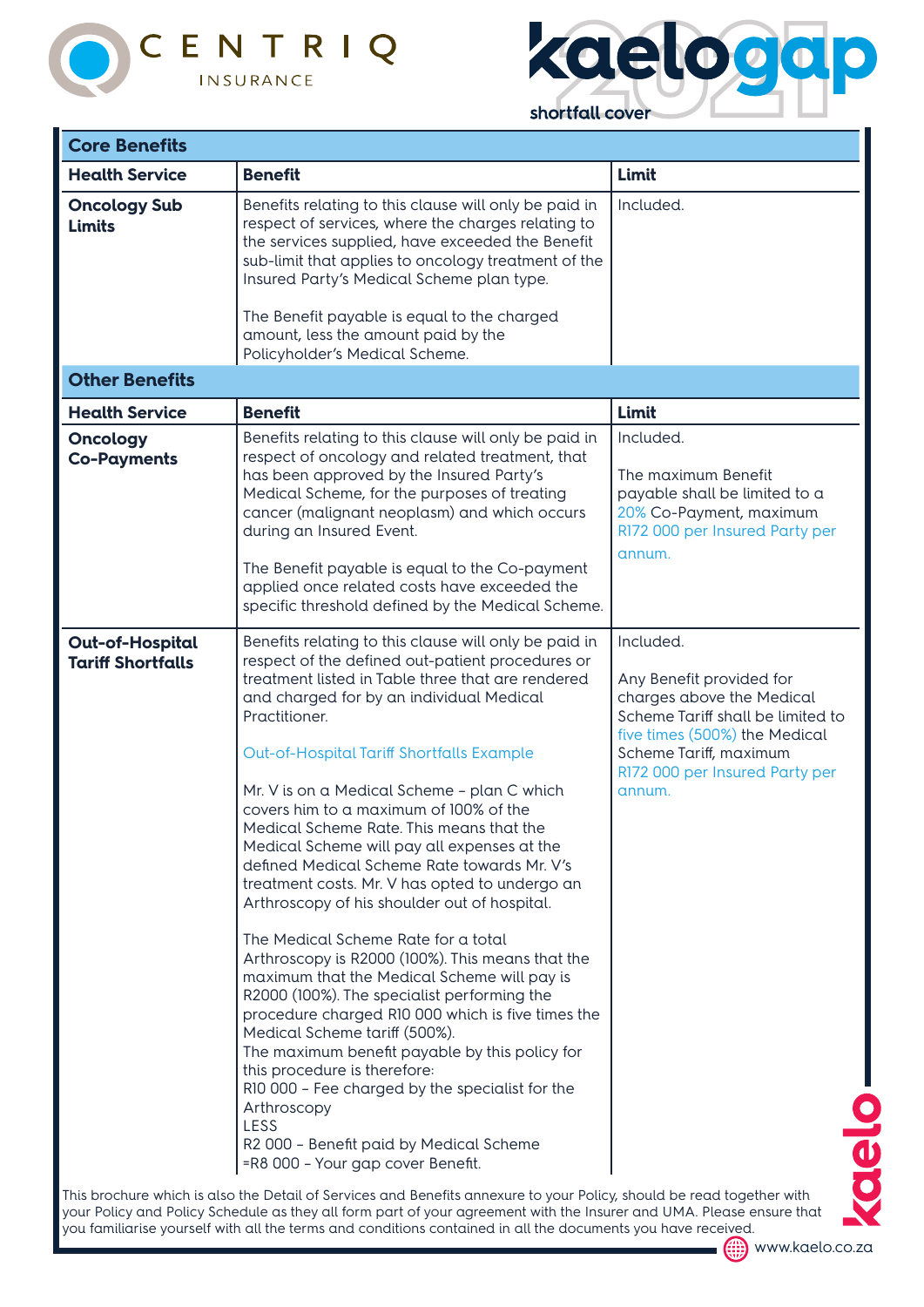



| <b>Health Service</b>                              | <b>Benefit</b>                                                                                                                                                                             |                                                                                                                                          | Limit |
|----------------------------------------------------|--------------------------------------------------------------------------------------------------------------------------------------------------------------------------------------------|------------------------------------------------------------------------------------------------------------------------------------------|-------|
| <b>Out-of-Hospital</b><br><b>Tariff Shortfalls</b> | Table Three - Defined Out-Patient<br><b>Procedures / Treatment</b><br>Cystourethroscopy,<br>Colonoscopy,                                                                                   | <b>Blepharotomy, Drainage</b><br>of Abscess, Eyelid                                                                                      |       |
|                                                    | Proctoscopy,<br>Sigmoidoscopy,<br>Gastroscopy, Cystoscopy<br>or Hysteroscopy                                                                                                               |                                                                                                                                          |       |
|                                                    | Surgical Extraction of<br>Wisdom Teeth                                                                                                                                                     | <b>General Surgery</b>                                                                                                                   |       |
|                                                    | Home Births                                                                                                                                                                                | Drainage of Superficial<br>Abscess (e.g. Carbuncle,<br>Suppurative Hidradenitis,<br>Cutaneous or<br>Paronychia, Perineal<br>Abscess Etc) |       |
|                                                    | <b>Dialysis Treatment</b>                                                                                                                                                                  | Puncture Aspiration of<br><b>Cyst of Breast</b>                                                                                          |       |
|                                                    | Circumcision                                                                                                                                                                               | Removal Foreign Body                                                                                                                     |       |
|                                                    | Cone Biopsy                                                                                                                                                                                | Anoscopy                                                                                                                                 |       |
|                                                    | Pap Smears                                                                                                                                                                                 | Gastroscopy                                                                                                                              |       |
|                                                    | Colposcopy of the Cervix<br>Including Upper /<br>Adjacent Vagina; With<br>Loop Electrode<br>Conisation of Cervix /<br><b>Biopsy</b>                                                        | Sigmoidoscopy for<br>Diagnostic or Removal<br>Foreign Body or Tumours                                                                    |       |
|                                                    | <b>Cauterisation of Warts</b>                                                                                                                                                              | <b>Breast Biopsy or Vacuum</b><br><b>Assisted Biopsy</b>                                                                                 |       |
|                                                    | Insertion Mirena In Rooms                                                                                                                                                                  | <b>Other Biopsies</b>                                                                                                                    |       |
|                                                    | Destruction (e.g. Laser,<br>Electrosurgery,<br>Cryosurgery,<br>Chemosurgery, Surgical<br>Curettement), Benign<br>Lesions Other Than Skin<br><b>Tags or Cautaneous</b><br>Vascular Lesions; | Dental                                                                                                                                   |       |
|                                                    | Nasal Cautery - Cautery<br>and / or Ablation,<br>Mucosa of Inferior<br>Turbinates, Unilateral or<br><b>Bilateral Any Method;</b>                                                           | Drainage of Abscess,<br>Cyst, Haematoma from<br>Dentoalvelar Structures                                                                  |       |
|                                                    | Ophthalmology                                                                                                                                                                              | Drainage of Abscess,<br>Cyst, Haematoma,<br>Vestibule of Mouth                                                                           |       |
|                                                    | Meibomian Cyst Excision                                                                                                                                                                    | Root Canal                                                                                                                               |       |
|                                                    | <b>Excision of Chalazion</b>                                                                                                                                                               |                                                                                                                                          |       |

This brochure which is also the Detail of Services and Benefits annexure to your Policy, should be read together with your Policy and Policy Schedule as they all form part of your agreement with the Insurer and UMA. Please ensure that you familiarise yourself with all the terms and conditions contained in all the documents you have received.



www.kaelo.co.za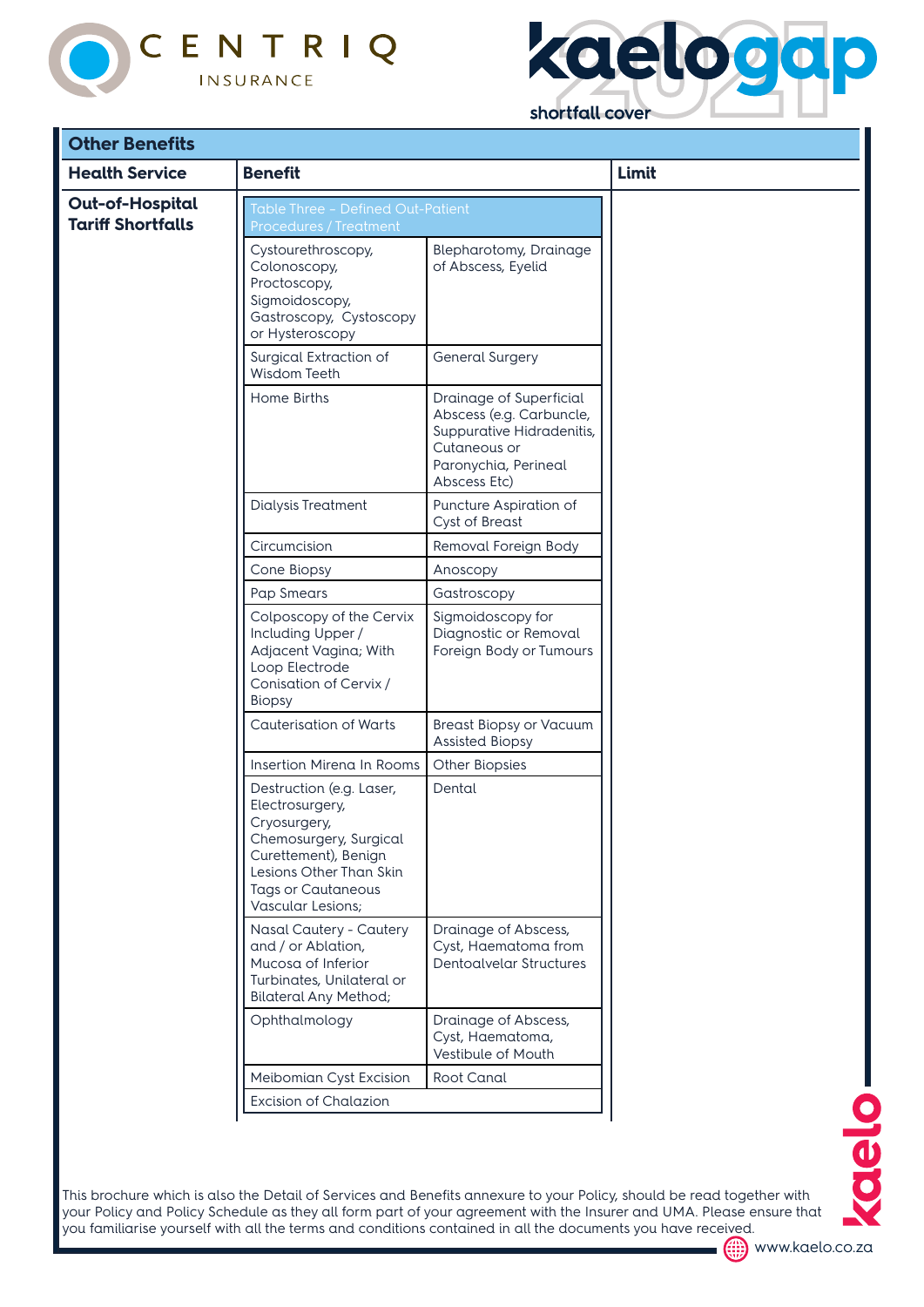



| <b>Other Benefits</b>                 |                                                                                                                                                                                                                                                                                                                                                                                                                                                                                                                       |                                                                                                                                                                                                                  |
|---------------------------------------|-----------------------------------------------------------------------------------------------------------------------------------------------------------------------------------------------------------------------------------------------------------------------------------------------------------------------------------------------------------------------------------------------------------------------------------------------------------------------------------------------------------------------|------------------------------------------------------------------------------------------------------------------------------------------------------------------------------------------------------------------|
| <b>Health Service</b>                 | <b>Benefit</b>                                                                                                                                                                                                                                                                                                                                                                                                                                                                                                        | Limit                                                                                                                                                                                                            |
| <b>Accidental</b><br>Casualty         | Benefits relating to this clause will only be paid in<br>respect of emergency out-patient services that are<br>a direct result of Accidental Harm and are<br>provided within a casualty ward of a Hospital.<br>No Benefit is payable under this clause for<br>services that are related to an Illness or that are<br>not delivered within a casualty ward of a<br>Hospital.                                                                                                                                           | Included.<br>Subject to a maximum of<br>R15 600 per event.                                                                                                                                                       |
| <b>Penalty</b><br><b>Co-Payment</b>   | Notwithstanding exclusion related penalties,<br>Kaelo will pay a fixed value Penalty Co-payment<br>or Deductible, or a percentage penalty<br>Co-payment that does not exceed 30%, for the<br>voluntary use by an Insured Party of a Hospital<br>that is not part of a Hospital Network.<br>Any other liability arising against an Insured Party<br>from a Penalty, as defined, that is not a fixed<br>value Penalty co-payment defined in the rules of<br>the Policyholder's Medical Scheme, remains an<br>exclusion. | Included.<br>This is subject to a maximum of<br>one such event per Family per<br>annum and a maximum of<br>R15 800 per event.                                                                                    |
| <b>Innovative</b><br><b>Medicines</b> | A value equal to the lesser of 25% of the total<br>drug cost or R10 000 as it relates to Innovative<br>Medicines. Approval for any innovative drugs will<br>be required by your Medical Scheme.                                                                                                                                                                                                                                                                                                                       | Included.                                                                                                                                                                                                        |
| <b>Benefit Extender</b>               |                                                                                                                                                                                                                                                                                                                                                                                                                                                                                                                       |                                                                                                                                                                                                                  |
|                                       |                                                                                                                                                                                                                                                                                                                                                                                                                                                                                                                       |                                                                                                                                                                                                                  |
| <b>Health Service</b>                 | <b>Benefit</b>                                                                                                                                                                                                                                                                                                                                                                                                                                                                                                        | Limit                                                                                                                                                                                                            |
| <b>Family Booster</b>                 | A lump sum Benefit is payable when a Premature<br>Birth occurs.                                                                                                                                                                                                                                                                                                                                                                                                                                                       | Included.<br>Lump sum Benefit is R14 000.                                                                                                                                                                        |
| <b>Hospital Booster</b>               | The following daily lump sum Benefits are payable<br>where an Insured Party is admitted to a Hospital,<br>and such an Insured Event occurred as a direct<br>result of either Accidental Harm or Premature<br>Birth, as defined, in your Policy. The Benefit is<br>payable from day one of the Hospital Episode:<br>R400 per day from the 1st to the 13th day<br>(inclusive).<br>R780 per day from the 14th to the 20th day<br>(inclusive).<br>RI 560 per day from the 21st to the 30th day<br>(inclusive).            | Included.<br>A maximum of two Hospital<br>Episodes per Family will attract<br>Benefits under this clause per<br>annum, subject to an overall<br>maximum Benefit of R26 260 per<br>Insured Party per annum.<br>OU |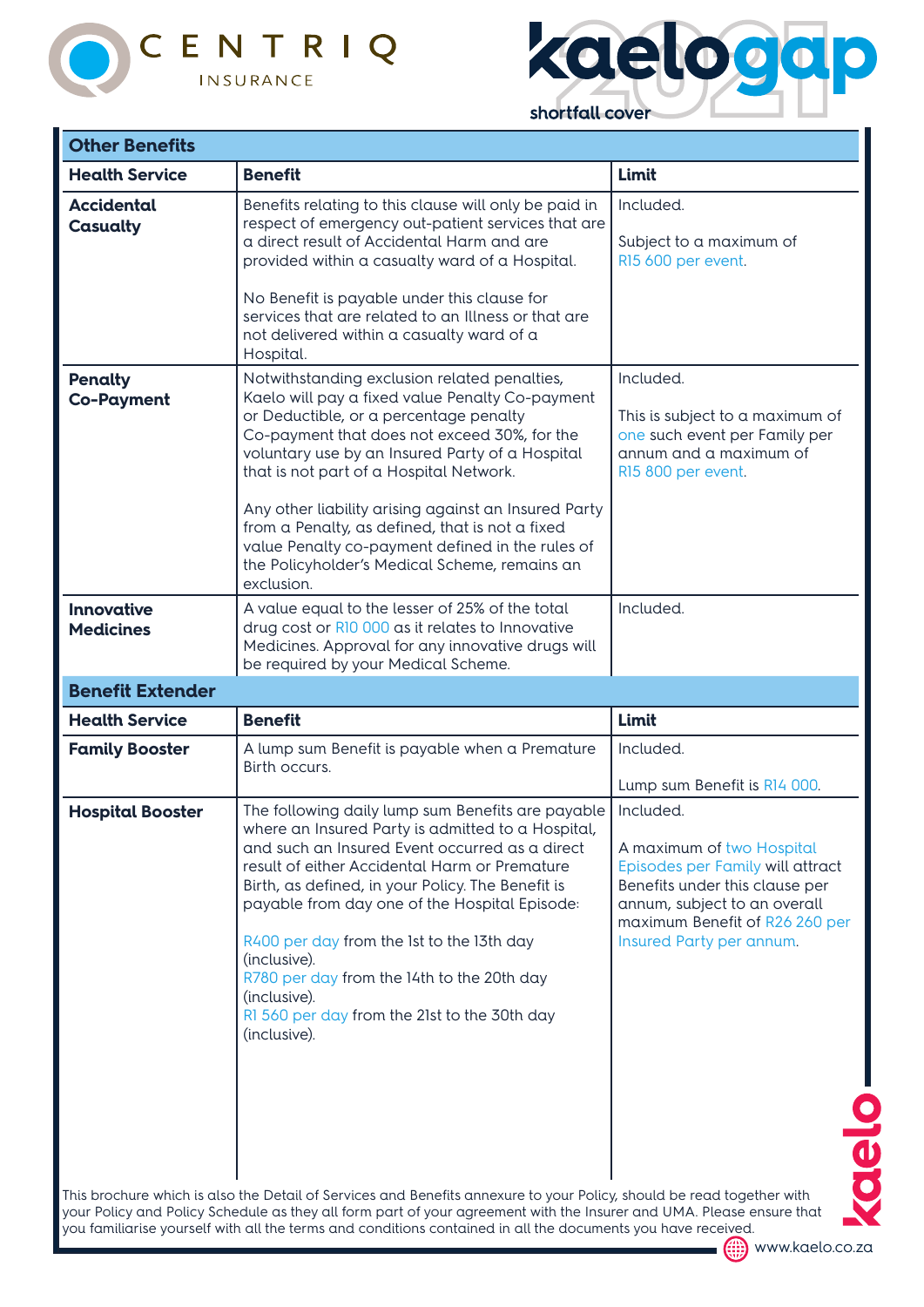



| shortfall cover |  |
|-----------------|--|
|                 |  |

| <b>Benefit Extender</b>                                  |                                                                                                                                                                                                                                                                                                                                                                                                                                                                                                                                                                                                                                                                                                                    |                                                                                                                       |
|----------------------------------------------------------|--------------------------------------------------------------------------------------------------------------------------------------------------------------------------------------------------------------------------------------------------------------------------------------------------------------------------------------------------------------------------------------------------------------------------------------------------------------------------------------------------------------------------------------------------------------------------------------------------------------------------------------------------------------------------------------------------------------------|-----------------------------------------------------------------------------------------------------------------------|
| <b>Health Service</b>                                    | <b>Benefit</b>                                                                                                                                                                                                                                                                                                                                                                                                                                                                                                                                                                                                                                                                                                     | Limit                                                                                                                 |
| <b>Hospital Booster</b>                                  | For the purposes of the above Benefit calculation,<br>the first day is defined as commencing at the time<br>of admission to Hospital and ending 24 hours<br>later. All subsequent days are defined as<br>commencing and ending on the same start and<br>end times as the first day. The following Benefit<br>limitations apply to this clause:<br>If more than one Insured Party in the Family is                                                                                                                                                                                                                                                                                                                  |                                                                                                                       |
|                                                          | hospitalised as a result of the same event, only the<br>Insured Party with the longest Hospital Episode<br>will attract a Benefit under this clause.<br>No Benefit is payable under this clause after day                                                                                                                                                                                                                                                                                                                                                                                                                                                                                                          |                                                                                                                       |
| <b>Family Protector</b>                                  | 30 of any Hospital Episode.<br>The lump sum Benefit is payable upon the Death<br>or Permanent Disability of an Insured Party due to<br>Accidental Harm.                                                                                                                                                                                                                                                                                                                                                                                                                                                                                                                                                            | Included.<br>Limited as follows:<br>· Children below six years:<br>R20 000<br>· All other Insured Parties:<br>R30 000 |
| <b>Dental</b><br><b>Reconstruction</b><br><b>Benefit</b> | Benefits relating to this clause will only be paid in<br>the event of dental reconstruction surgery being<br>required as a direct result of Accidental Harm or<br>from oncology treatment that occurred after the<br>Inception of this policy.<br>The Benefit payable is equal to the charged<br>amount less the amount paid by the Policyholder's<br>Medical Scheme.                                                                                                                                                                                                                                                                                                                                              | Included.<br>Subject to a maximum of<br>R49 900 per event or medical<br>condition.                                    |
| <b>Medical Scheme</b><br><b>Contribution Waiver</b>      | The following lump sum Benefit is payable upon<br>the death or permanent disability of the Principal<br>Member of the Medical Scheme only as a result of   The Medical Scheme<br>an accident.<br>The Benefit amount will only apply (become<br>payable) where there are dependants registered<br>on the Medical Scheme, who are being paid for<br>by the Policyholder.<br>The Benefit payable is equal to the monthly<br>Medical Scheme contribution applicable after<br>the qualifying event above, multiplied by six and<br>subject to an overall maximum limit. This Benefit is<br>limited to one event over the policy lifetime.<br>In addition, the Kaelo Gap Cover premium will be<br>waived for six months. | Included.<br>Contribution is subject to an<br>overall maximum of R34 815.<br>$\overline{\textbf{c}}$                  |
|                                                          | This brochure which is also the Detail of Services and Benefits annexure to your Policy, should be read together with<br>your Policy and Policy Schedule as they all form part of your agreement with the Insurer and UMA. Please ensure that<br>you familiarise yourself with all the terms and conditions contained in all the documents you have received.                                                                                                                                                                                                                                                                                                                                                      |                                                                                                                       |